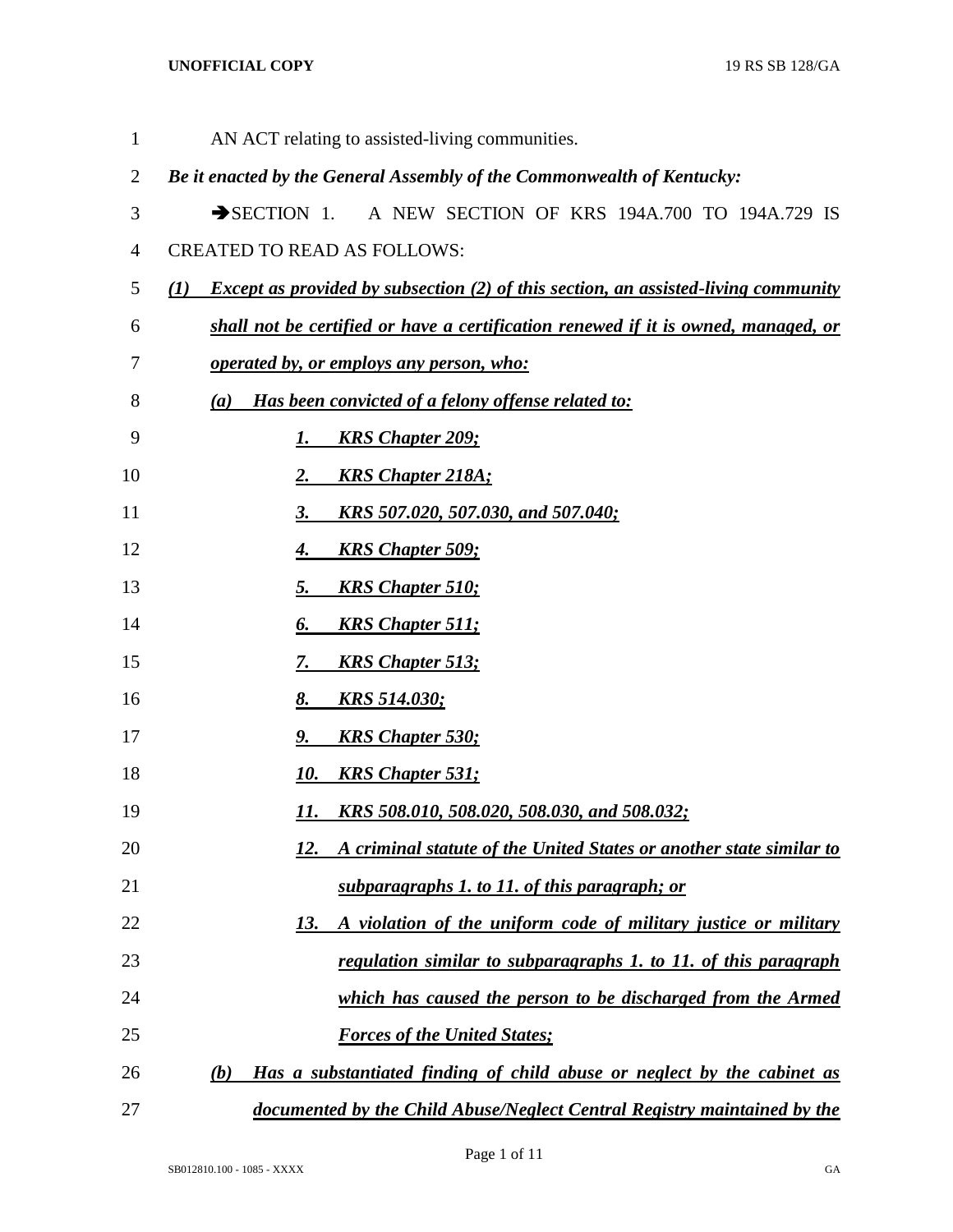| 1              |     | cabinet;                                                                                  |
|----------------|-----|-------------------------------------------------------------------------------------------|
| $\overline{2}$ |     | Has a validated substantiated finding of adult abuse, neglect, or exploitation<br>(c)     |
| 3              |     | by the cabinet as documented by the Adult Caregiver Misconduct Registry                   |
| 4              |     | <i>maintained by the cabinet; or</i>                                                      |
| 5              |     | <b>Is listed on the Kentucky Nurse Aide Abuse Registry.</b><br>(d)                        |
| 6              | (2) | A person who has received a pardon for an offense specified in subsection $(1)(a)$        |
| 7              |     | of this section or has had the record of such an offense expunged may be an               |
| 8              |     | <u>owner, manager, operator, or employed.</u>                                             |
| 9              | (3) | An assisted-living community that is certified as of July 1, 2019, and is owned by        |
| 10             |     | a person who is prohibited from being certified or having a certification renewed         |
| 11             |     | <u>under subsection (1) of this section, may continue to operate if the person listed</u> |
| 12             |     | as owner in the certification application in existence as of July 1, 2019, does not       |
| 13             |     | have contact or potential contact with any client on the assisted-living                  |
| 14             |     | community's property regardless of purpose.                                               |
| 15             |     | Section 2. KRS 194A.700 is amended to read as follows:                                    |
| 16             |     | As used in KRS 194A.700 to 194A.729:                                                      |
| 17             | (1) | "Activities of daily living" means normal daily activities, including bathing,            |
| 18             |     | dressing, grooming, transferring, toileting, and eating;                                  |
| 19             | (2) | "Assistance with activities of daily living and instrumental activities of daily living"  |
| 20             |     | means any assistance provided by the assisted-living community staff with the             |
| 21             |     | client having at least minimal ability to <i>direct by communication and</i> [verbally    |
| 22             |     | direct or physically participate in the activity with which assistance is being           |
| 23             |     | provided;                                                                                 |
| 24             | (3) | "Assistance with self-administration of medication," unless subject to more               |
| 25             |     | restrictive provisions in an assisted-living community's policies that are                |
| 26             |     | communicated in writing to clients and prospective clients, means:                        |
| 27             |     | Assistance with medication that is prepared or directed by the client, the<br>(a)         |

Page 2 of 11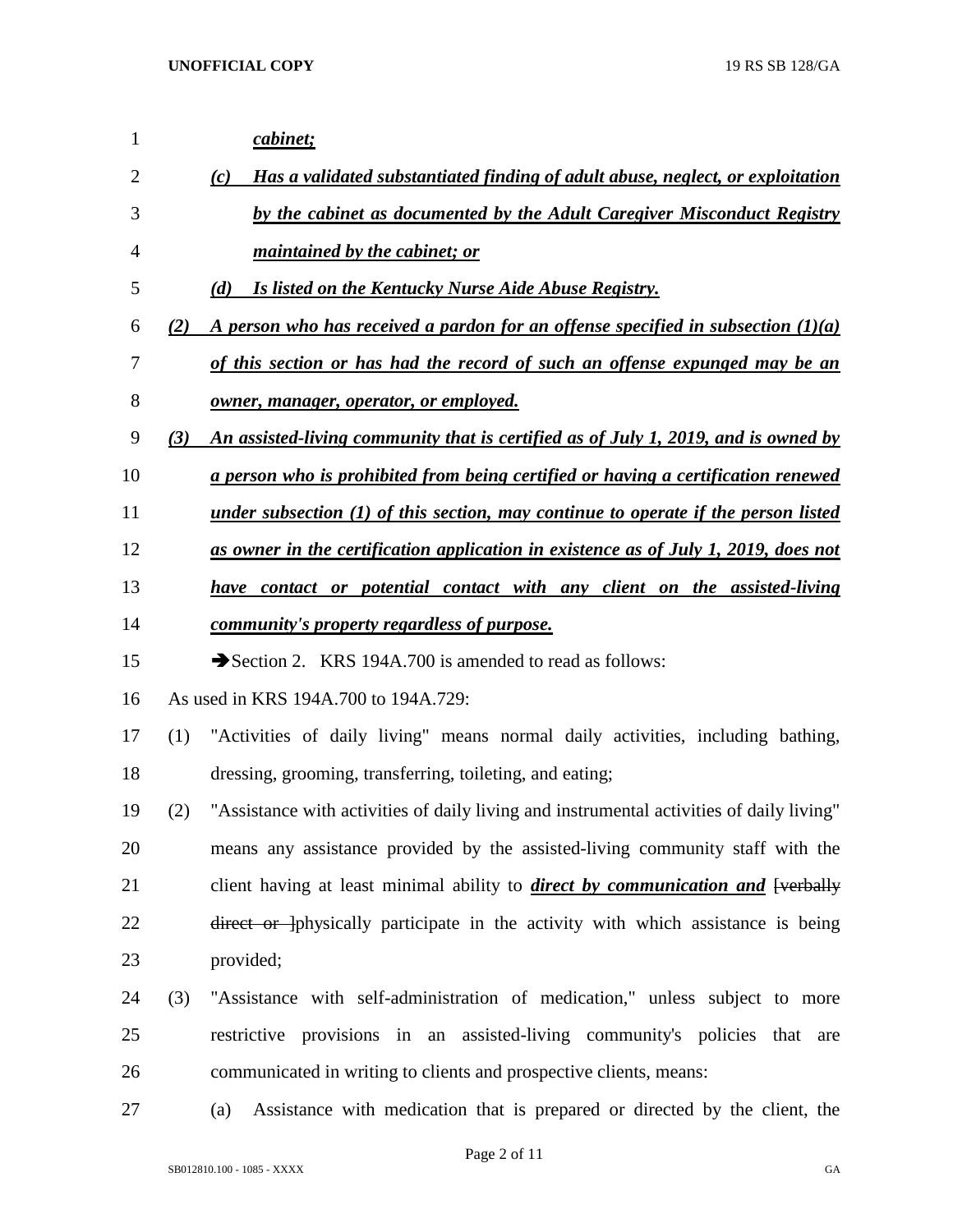| $\mathbf{1}$   |     | client's designated representative, or a licensed health care professional who is    |
|----------------|-----|--------------------------------------------------------------------------------------|
| $\overline{2}$ |     | not the owner, manager, or employee of the assisted-living community. The            |
| 3              |     | medication shall:                                                                    |
| 4              |     | Except for ointments, be preset in a medication organizer or be in a<br>1.           |
| 5              |     | single dose unit;                                                                    |
| 6              |     | 2.<br>Include the client's name on the medication organizer or container in          |
| 7              |     | which the single dose unit is stored; and                                            |
| 8              |     | 3.<br>Be stored in a manner requested in writing by the client or the client's       |
| 9              |     | designated representative and permitted by the assisted living                       |
| 10             |     | community's policies];                                                               |
| 11             | (b) | Assistance by an assisted-living community staff person, which includes:             |
| 12             |     | Reminding a client when to take medications and observing to ensure<br>1.            |
| 13             |     | that the client takes the medication as directed;                                    |
| 14             |     | 2.<br>Handing the client's medication to the client, or if it is difficult for the   |
| 15             |     | client or the client requests assistance, opening the unit dose or                   |
| 16             |     | medication organizer, removing the medication from a medication                      |
| 17             |     | organizer or unit dose container, closing the medication organizer for the           |
| 18             |     | client, placing the dose in a container, and placing the medication or the           |
| 19             |     | container in the clients hand;                                                       |
| 20             |     | 3.<br>Steadying or guiding a client's hand while the client is self-administering    |
| 21             |     | medications; or                                                                      |
| 22             |     | Applying over-the-counter topical ointments and lotions;<br>4.                       |
| 23             | (c) | Making available the means of communication by telephone, facsimile, or              |
| 24             |     | other electronic device with a licensed health care professional and pharmacy        |
| 25             |     | regarding a prescription for medication;                                             |
| 26             | (d) | At the request of the client or the client's designated representative, facilitating |
| 27             |     | the filling of a preset medication container by a designated representative or       |

Page 3 of 11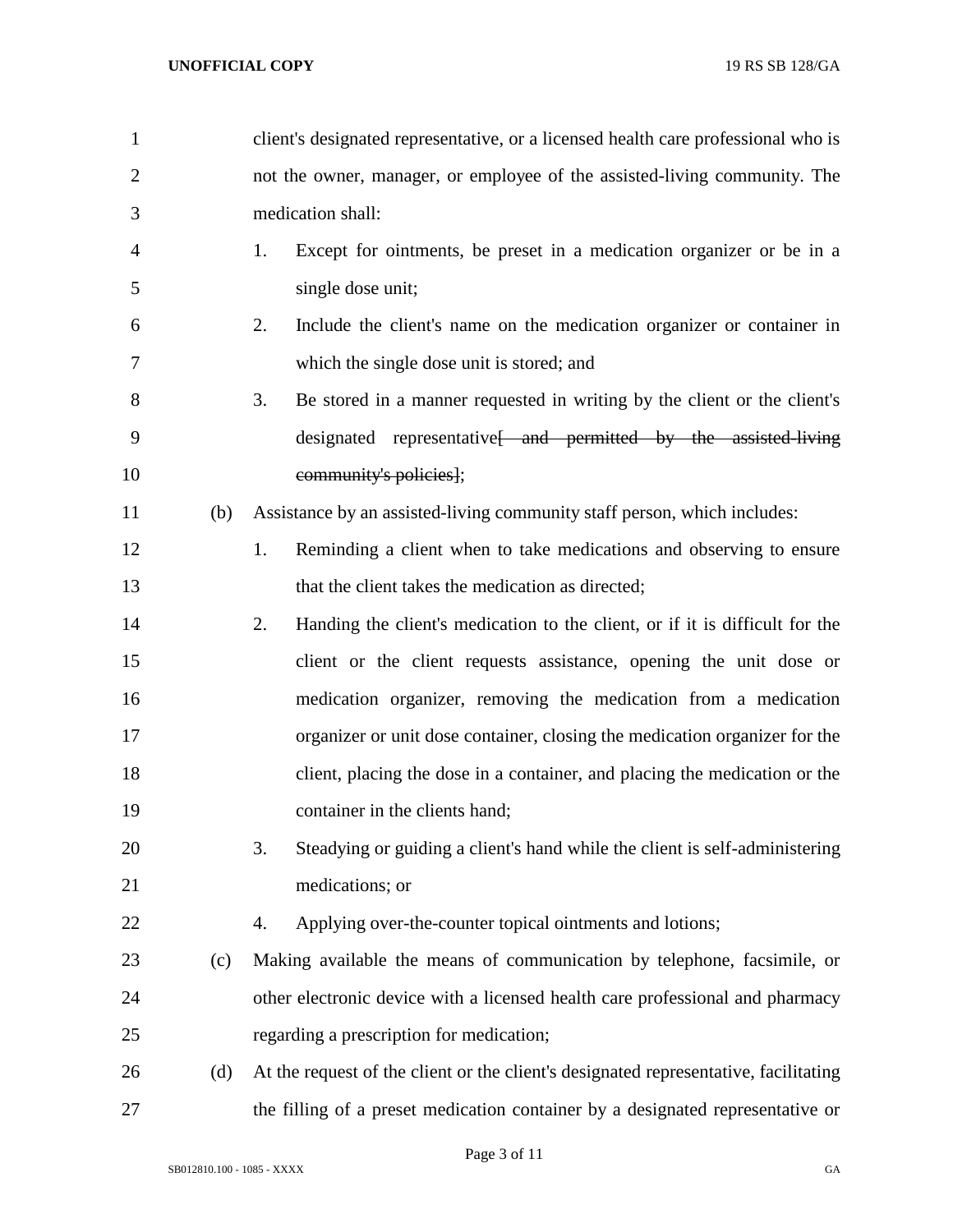| $\mathbf{1}$   |     |                   |    | licensed health care professional who is not the owner, manager, or employee         |
|----------------|-----|-------------------|----|--------------------------------------------------------------------------------------|
| $\overline{2}$ |     |                   |    | of the assisted living community; and                                                |
| 3              |     | (e)               |    | None of the following:                                                               |
| $\overline{4}$ |     |                   | 1. | Instilling eye, ear, or nasal drops;                                                 |
| 5              |     |                   | 2. | Mixing compounding, converting, or calculating medication doses;                     |
| 6              |     |                   | 3. | Preparing syringes for injection or administering medications by any                 |
| 7              |     |                   |    | injection method;                                                                    |
| 8              |     |                   | 4. | Administrating medications through intermittent positive pressure                    |
| 9              |     |                   |    | breathing machines or a nebulizer;                                                   |
| 10             |     |                   | 5. | Administrating medications by way of a tube inserted in a cavity of the              |
| 11             |     |                   |    | body;                                                                                |
| 12             |     |                   | 6. | Administrating parenteral preparations;                                              |
| 13             |     |                   | 7. | Administrating irrigations or debriding agents used in the treatment of a            |
| 14             |     |                   |    | skin condition; or                                                                   |
| 15             |     |                   | 8. | Administrating rectal, urethral, or vaginal preparations;                            |
| 16             | (4) |                   |    | "Assisted-living community" means a series of living units on the same site          |
| 17             |     |                   |    | certified under KRS 194A.707 to provide services for five (5) or more adult persons  |
| 18             |     |                   |    | not related within the third degree of consanguinity to the owner or manager;        |
| 19             | (5) |                   |    | "Client," "resident," or "tenant" means an adult person who has entered into a lease |
| 20             |     |                   |    | agreement with an assisted-living community;                                         |
| 21             | (6) |                   |    | "Danger" means:                                                                      |
| 22             |     | $\underline{(a)}$ |    | Physical harm or threat of physical harm to one's self or others; or                 |
| 23             |     | (b)               |    | A condition that the department finds exists on or within the premises of the        |
| 24             |     |                   |    | assisted-living community, based on factual circumstances, that threatens            |
| 25             |     |                   |    | <u>imminent harm to a client's health or physical safety and for which a plan</u>    |
| 26             |     |                   |    | of correction has not been submitted and approved by the department as               |
| 27             |     |                   |    | required;                                                                            |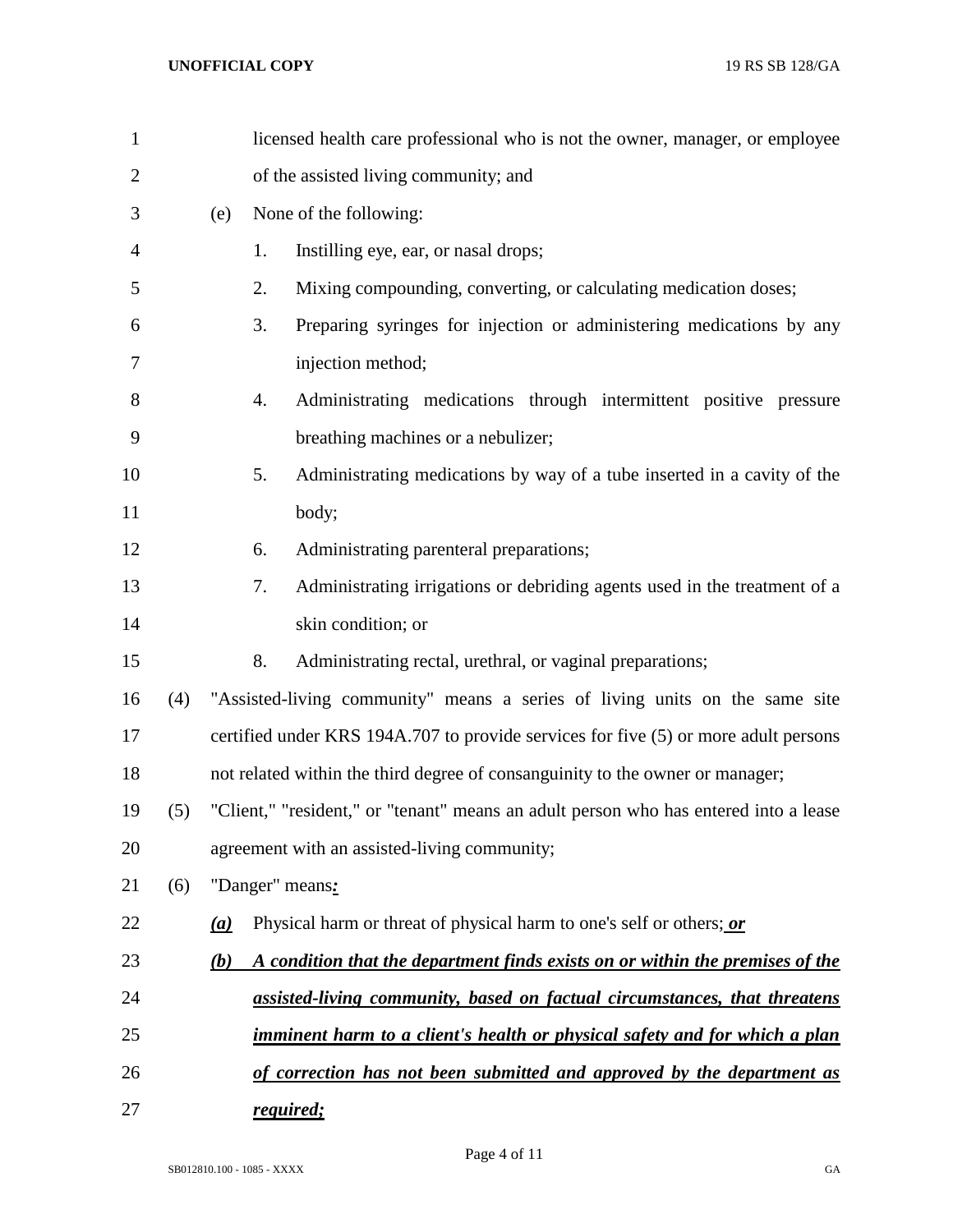(7) "Department" means the Department for Aging and Independent Living; (8) "Health services" has the same meaning as in KRS 216B.015; (9) "Instrumental activities of daily living" means activities to support independent living including but not limited to housekeeping, shopping, laundry, chores, transportation, and clerical assistance; (10) "Living unit" means a portion of an assisted-living community occupied as the living quarters of a client under a lease agreement; (11) "Mobile nonambulatory" means unable to walk without assistance, but able to move from place to place with the use of a device including but not limited to a walker, crutches, or wheelchair; (12) "Plan of correction" means a written response from the assisted-living community addressing an instance cited in the statement of noncompliance; (13) "Statement of danger" means a written statement issued by the department detailing an instance where a client is a danger *or in danger due to a condition that exists at the assisted-living community*; and (14) "Statement of noncompliance" means a written statement issued by the department detailing an instance when the department considers the assisted-living community to have been in violation of a statutory or regulatory requirement. 19 Section 3. KRS 194A.707 (Effective until July 1, 2019) is amended to read as follows: (1) The Cabinet for Health and Family Services shall establish by the promulgation of administrative regulation under KRS Chapter 13A, an initial and annual certification *renewal*[review] process for assisted-living communities. This administrative regulation shall establish procedures related to applying for, reviewing, *renewing,* and approving, denying, or revoking certification*. A denial or revocation of certification may be appealed, and upon appeal an administrative hearing shall be conducted within ninety (90) days of the date the appeal is filed* 

Page 5 of 11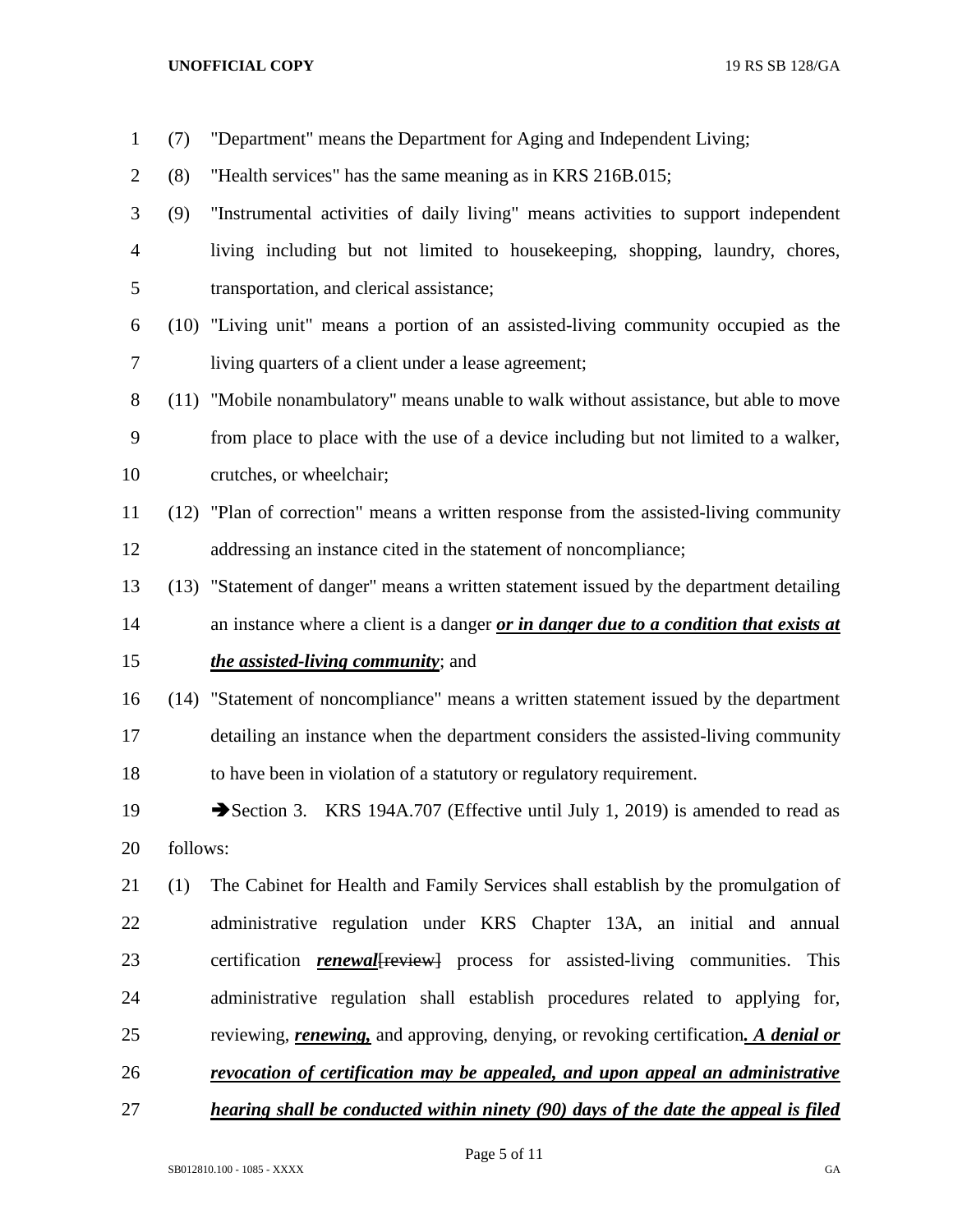| 1              |     | if received within the required time limit. An assisted-living community that has                              |  |  |  |  |  |
|----------------|-----|----------------------------------------------------------------------------------------------------------------|--|--|--|--|--|
| $\overline{2}$ |     | adhered to all time frames shall be able to operate during the appeal process and                              |  |  |  |  |  |
| 3              |     | until a hearing officer has rendered a final decision. The administrative hearing                              |  |  |  |  |  |
| 4              |     | shall be conducted as governed by KRS Chapter 13B. If no appeal is requested or                                |  |  |  |  |  |
| 5              |     | is not filed within the required time limit, the notice of denial or revocation issued                         |  |  |  |  |  |
| 6              |     | by the cabinet shall become final and may be appealed to the Circuit Court within                              |  |  |  |  |  |
| 7              |     | thirty (30) days of the date it becomes final[, as well as the conduct of hearings                             |  |  |  |  |  |
| 8              |     | upon appeals as governed by KRS Chapter 13B.                                                                   |  |  |  |  |  |
| 9              | (2) | An on-site visit of an assisted-living community shall be conducted by the cabinet:                            |  |  |  |  |  |
| 10             |     | As part of the initial certification review process;<br>(a)                                                    |  |  |  |  |  |
| 11             |     | On <i>an annual</i> {a biennial} basis as part of the certification <i>renewal</i> [ <i>review</i> ]<br>(b)    |  |  |  |  |  |
| 12             |     | process [if during or since the previous certification review an assisted living                               |  |  |  |  |  |
| 13             |     | community has not received:                                                                                    |  |  |  |  |  |
| 14             |     | Any statement of danger, unless withdrawn by the cabinet; or                                                   |  |  |  |  |  |
| 15             |     | A finding substantiated by the cabinet that the assisted-living community                                      |  |  |  |  |  |
| 16             |     | delivered a health service; and                                                                                |  |  |  |  |  |
| 17             |     | Within one (1) year of the date of the previous certification review if during or<br>$\left(\mathrm{e}\right)$ |  |  |  |  |  |
| 18             |     | since the last certification review an assisted-living community has received:                                 |  |  |  |  |  |
| 19             |     | Any statement of danger that was not withdrawn by the cabinet; or                                              |  |  |  |  |  |
| 20             |     | A finding substantiated by the cabinet that the assisted-living community                                      |  |  |  |  |  |
| 21             |     | delivered a health service].                                                                                   |  |  |  |  |  |
| 22             | (3) | No business shall market its service as an assisted-living community unless it has:                            |  |  |  |  |  |
| 23             |     | Filed a current application for the business to be certified by the department as<br>(a)                       |  |  |  |  |  |
| 24             |     | an assisted-living community; or                                                                               |  |  |  |  |  |
| 25             |     | Received certification by the department as an assisted-living community.<br>(b)                               |  |  |  |  |  |
| 26             | (4) | No business that has been denied <b>renewal</b> or had its certification revoked shall                         |  |  |  |  |  |
| 27             |     | operate or market its service as an assisted-living community unless it has:                                   |  |  |  |  |  |

Page 6 of 11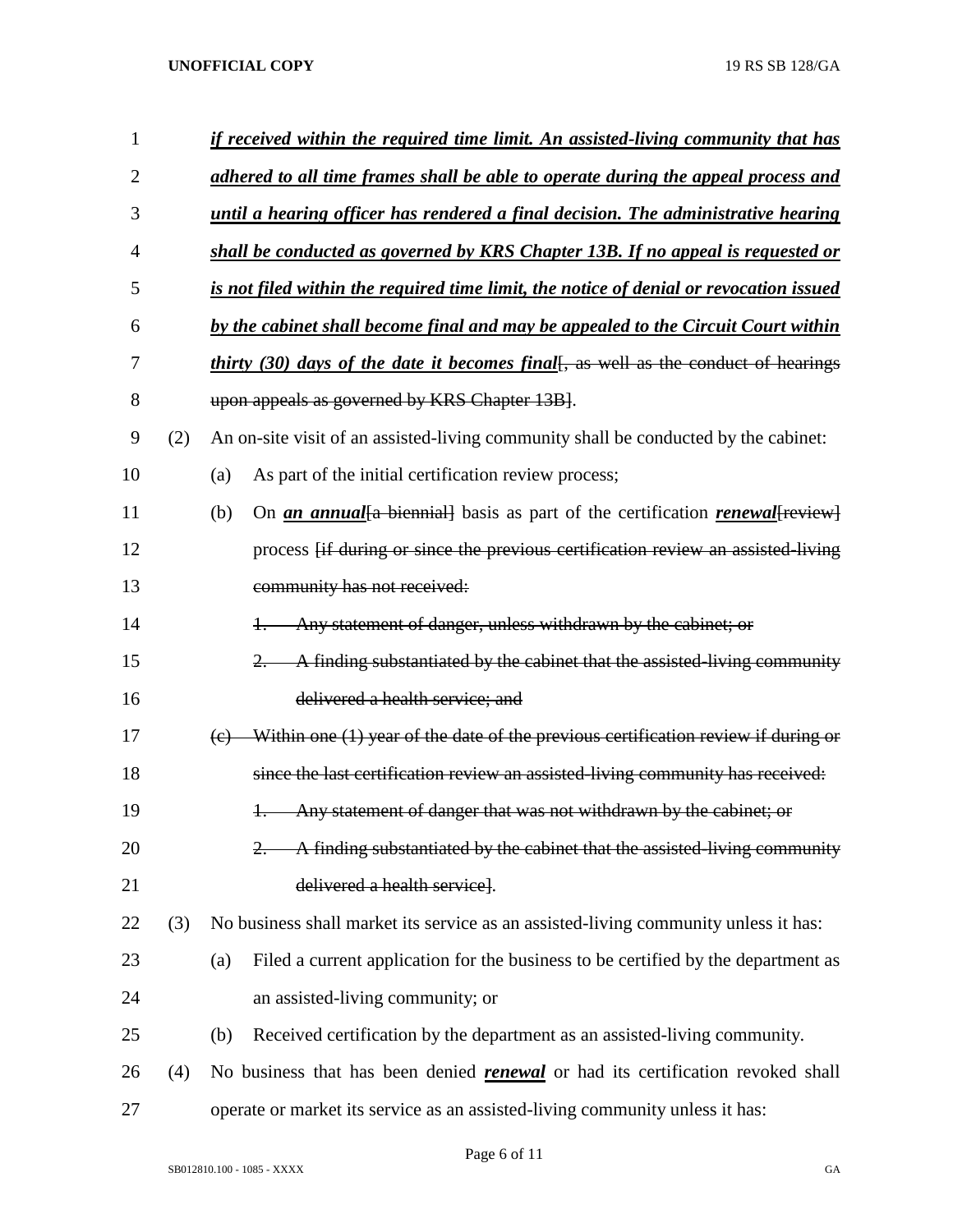| $\mathbf{1}$   |     | Filed a current application for the business to be certified or have certification<br>(a) |
|----------------|-----|-------------------------------------------------------------------------------------------|
| $\overline{2}$ |     | <b>renewed</b> by the department as an assisted-living community; and                     |
| 3              |     | (b)<br>Received certification as an assisted-living community from the department.        |
| 4              |     | Revocation of certification may be grounds for the department to not                      |
| 5              |     | <b>renew</b> [reissue] certification [for one (1) year if ownership remains               |
| 6              |     | substantially the same.                                                                   |
| 7              | (5) | No business shall operate as an assisted-living community unless its owner or             |
| 8              |     | manager has:                                                                              |
| 9              |     | Filed a current application for the business to be certified or certification<br>(a)      |
| 10             |     | <b>renewed</b> as an assisted-living community by the department; and                     |
| 11             |     | Received certification as an assisted-living community from the department.<br>(b)        |
| 12             | (6) | By September 1 of each year, each assisted-living community certified pursuant to         |
| 13             |     | this chapter may provide residents with educational information or education              |
| 14             |     | opportunities on influenza disease.                                                       |
| 15             | (7) | The department shall determine the feasibility of recognizing accreditation by other      |
| 16             |     | organizations in lieu of certification from the department.                               |
| 17             | (8) | Individuals designated by the department to conduct certification reviews shall have      |
| 18             |     | the skills, training, experience, and ongoing education to perform certification          |
| 19             |     | reviews.                                                                                  |
| 20             | (9) | Upon receipt of an application for certification, the department shall assess an          |
| 21             |     | assisted-living community certification <b>and renewal</b> fee in the amount of twenty    |
| 22             |     | dollars (\$20) per living unit that in the aggregate for each assisted-living community   |
| 23             |     | is no less than three hundred dollars (\$300) and no more than one thousand six           |
| 24             |     | hundred dollars (\$1,600). The department shall submit a breakdown of fees                |
| 25             |     | assessed and costs incurred for conducting certification <b>and renewal</b> reviews upon  |
| 26             |     | request.                                                                                  |
|                |     |                                                                                           |

(10) The department shall make findings from certification reviews conducted during the

Page 7 of 11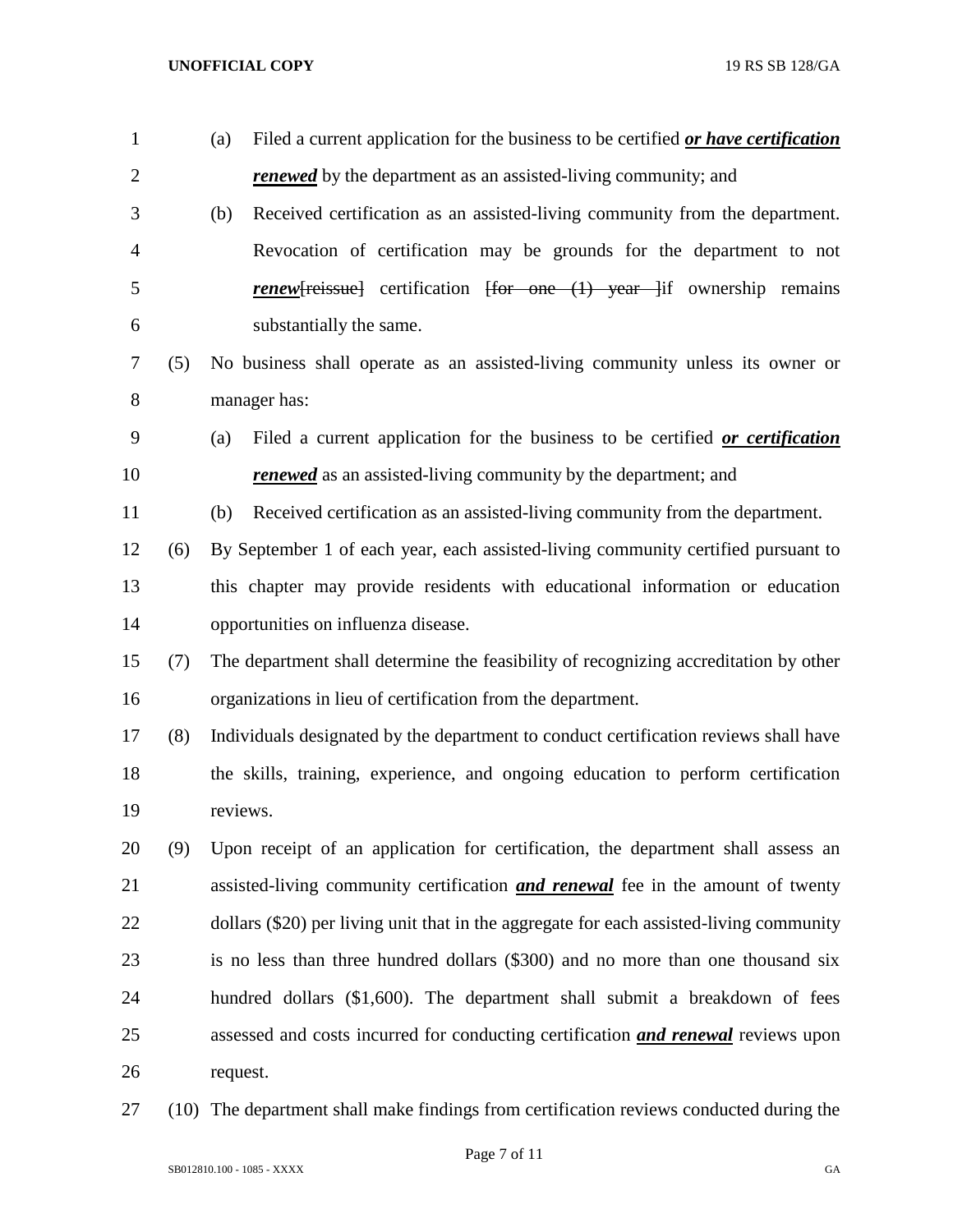| $\mathbf{1}$   |          | prior twelve (12) months available to any interested person.                                        |
|----------------|----------|-----------------------------------------------------------------------------------------------------|
| $\overline{2}$ |          | (11) Notwithstanding any provision of law to the contrary, the department may request               |
| 3              |          | any additional information from an assisted-living community or conduct additional                  |
| $\overline{4}$ |          | on-site visits to ensure compliance with the provisions of KRS 194A.700 to                          |
| 5              |          | 194A.729.                                                                                           |
| 6              |          | (12) Failure to follow an assisted-living community's policies, practices, and procedures           |
| 7              |          | shall not result in a finding of noncompliance unless the assisted-living community                 |
| 8              |          | is out of compliance with a related requirement under KRS 194A.700 to 194A.729.                     |
| 9              |          | KRS 194A.707 (Effective July 1, 2019) is amended to read as<br>$\blacktriangleright$ Section 4.     |
| 10             | follows: |                                                                                                     |
| 11             | (1)      | The Cabinet for Health and Family Services shall establish by the promulgation of                   |
| 12             |          | administrative regulations [regulation] under KRS Chapter 13A, an initial and                       |
| 13             |          | annual certification <i>renewal</i> [ <i>review</i> ] process for assisted-living communities. This |
| 14             |          | administrative regulation shall establish procedures related to applying for,                       |
| 15             |          | reviewing, <i>renewing</i> , and approving, denying, or revoking certification. A <i>denial or</i>  |
| 16             |          | revocation of certification may be appealed, and upon appeal an administrative                      |
| 17             |          | hearing shall be conducted within ninety (90) days of the date the appeal is filed                  |
| 18             |          | if received within the required time limit. An assisted-living community that has                   |
| 19             |          | adhered to all time frames shall be able to operate during the appeal process and                   |
| 20             |          | until a hearing officer has rendered a final decision. The administrative hearing                   |
| 21             |          | shall be conducted as governed by KRS Chapter 13B. If no appeal is requested or                     |
| 22             |          | is not filed within the required time limit, the notice of denial or revocation issued              |
| 23             |          | by the cabinet shall become final and may be appealed to the Circuit Court within                   |
| 24             |          | <i>thirty (30) days of the date it becomes final</i> , as well as the conduct of hearings           |
| 25             |          | upon appeals as governed by KRS Chapter 13B].                                                       |
| 26             | (2)      | An on-site visit of an assisted-living community shall be conducted by the cabinet:                 |
|                |          |                                                                                                     |

Page 8 of 11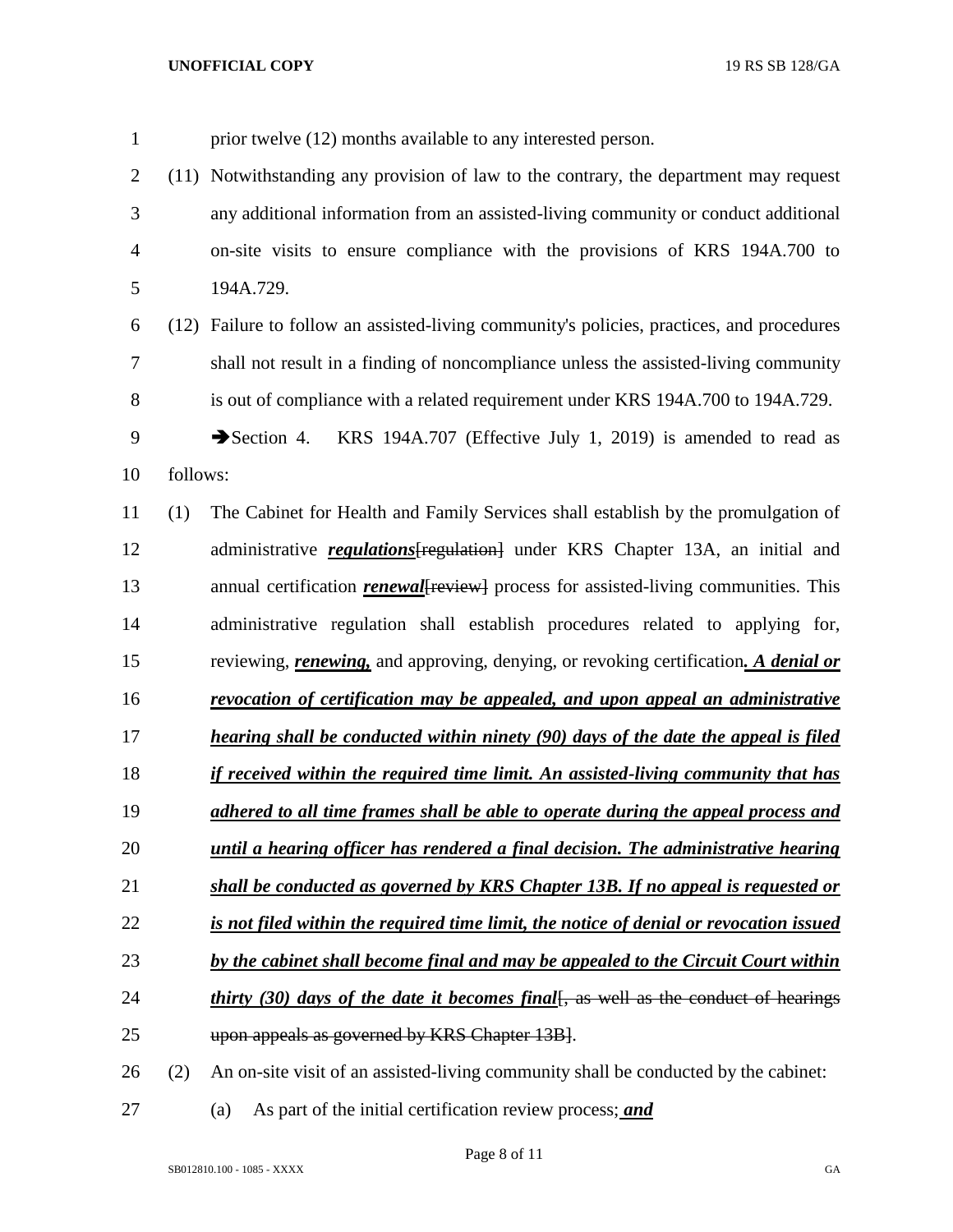| $\mathbf{1}$   |     | (b) | On an annual {a biennial} basis as part of the certification renewal review}                                  |
|----------------|-----|-----|---------------------------------------------------------------------------------------------------------------|
| $\overline{2}$ |     |     | process <sub>[if during or since the previous certification review an assisted living</sub>                   |
| 3              |     |     | community has not received:                                                                                   |
| 4              |     |     | Any statement of danger, unless withdrawn by the cabinet; or                                                  |
| 5              |     |     | A finding substantiated by the cabinet that the assisted-living community<br>$2 -$                            |
| 6              |     |     | delivered a health service; and                                                                               |
| 7              |     | (e) | Within one (1) year of the date of the previous certification review if during or                             |
| 8              |     |     | since the last certification review an assisted-living community has received:                                |
| 9              |     |     | Any statement of danger that was not withdrawn by the cabinet; or<br>$+$                                      |
| 10             |     |     | A finding substantiated by the cabinet that the assisted-living community<br>$2 -$                            |
| 11             |     |     | delivered a health servicel.                                                                                  |
| 12             | (3) |     | No business shall market its service as an assisted-living community unless it has:                           |
| 13             |     | (a) | Filed a current application for the business to be certified by the department as                             |
| 14             |     |     | an assisted-living community; or                                                                              |
| 15             |     | (b) | Received certification by the department as an assisted-living community.                                     |
| 16             | (4) |     | No business that has been denied <b>renewal</b> or had its certification revoked shall                        |
| 17             |     |     | operate or market its service as an assisted-living community unless it has:                                  |
| 18             |     | (a) | Filed a current application for the business to be certified or have certification                            |
| 19             |     |     | <b>renewed</b> by the department as an assisted-living community; and                                         |
| 20             |     | (b) | Received certification as an assisted-living community from the department.                                   |
| 21             |     |     | Revocation of certification may be grounds for the department to not                                          |
| 22             |     |     | <b>renew</b> [reissue] certification $\frac{1}{r}$ for one $\frac{1}{r}$ year $\frac{1}{r}$ ownership remains |
| 23             |     |     | substantially the same.                                                                                       |
| 24             | (5) |     | No business shall operate as an assisted-living community unless its owner or                                 |
| 25             |     |     | manager has:                                                                                                  |
| 26             |     | (a) | Filed a current application for the business to be certified or for certification                             |
| 27             |     |     | renewal as an assisted-living community by the department; and                                                |

Page 9 of 11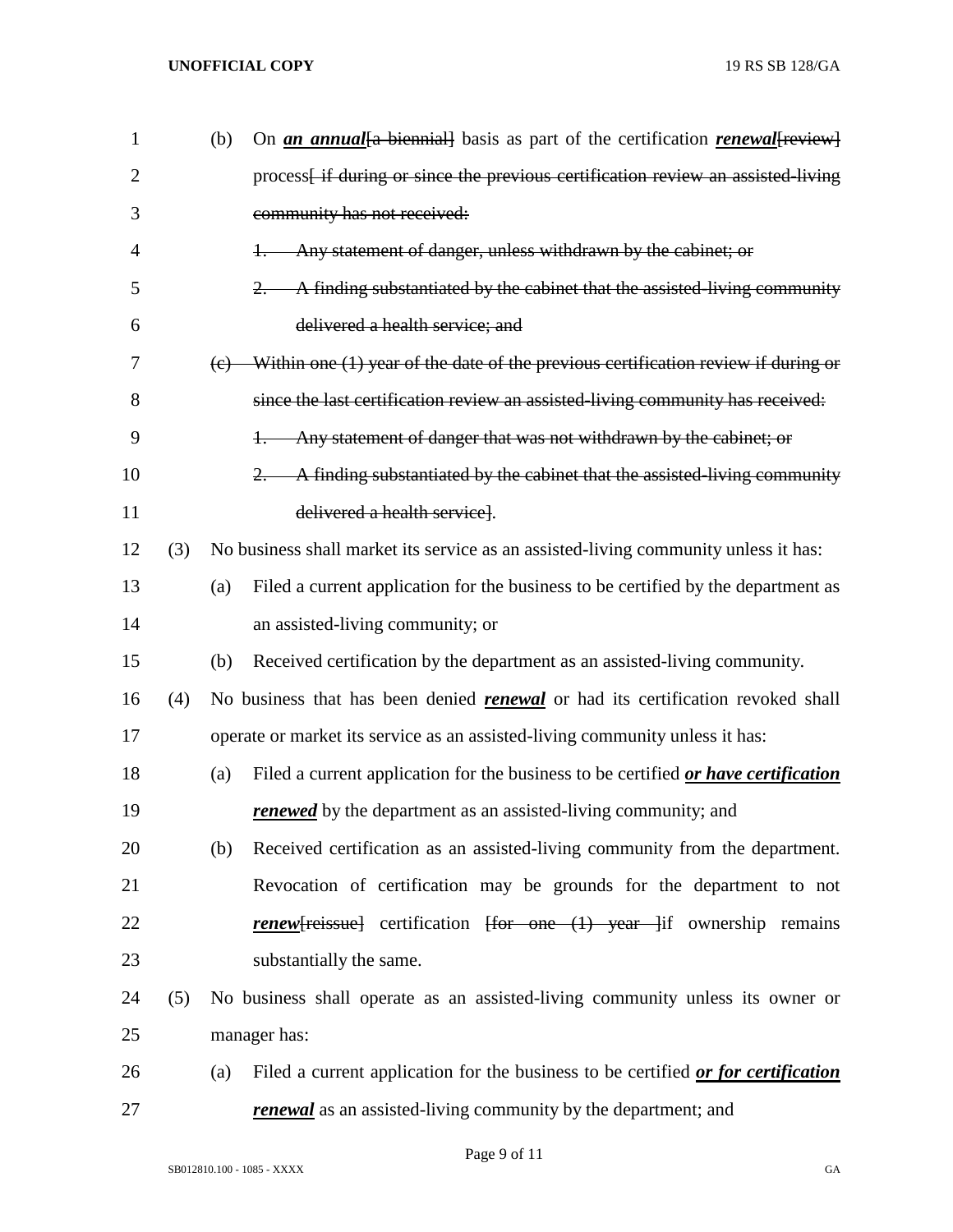| $\mathbf{1}$   |      | (b)<br>Received certification as an assisted-living community from the department.             |
|----------------|------|------------------------------------------------------------------------------------------------|
| 2              | (6)  | By September 1 of each year, each assisted-living community certified pursuant to              |
| 3              |      | this chapter may provide residents with educational information or education                   |
| $\overline{4}$ |      | opportunities on influenza disease.                                                            |
| 5              | (7)  | The department shall determine the feasibility of recognizing accreditation by other           |
| 6              |      | organizations in lieu of certification from the department.                                    |
| 7              | (8)  | Individuals designated by the department to conduct certification reviews shall have           |
| 8              |      | the skills, training, experience, and ongoing education to perform certification               |
| 9              |      | reviews.                                                                                       |
| 10             | (9)  | The cabinet may promulgate administrative regulations to establish an assisted-                |
| 11             |      | living community certification <i>and renewal</i> fee that shall not exceed costs of the       |
| 12             |      | program to the cabinet, to be assessed upon receipt of an application for                      |
| 13             |      | certification. The department shall submit a breakdown of fees assessed and costs              |
| 14             |      | incurred for conducting certification <i>and renewal</i> reviews upon request.                 |
| 15             | (10) | The department shall make findings from certification reviews conducted during the             |
| 16             |      | prior twelve (12) months available to any interested person.                                   |
| 17             |      | (11) Notwithstanding any provision of law to the contrary, the department may request          |
| 18             |      | any additional information from an assisted-living community or conduct additional             |
| 19             |      | on-site visits to ensure compliance with the provisions of KRS 194A.700 to                     |
| 20             |      | 194A.729.                                                                                      |
| 21             | (12) | Failure to follow an assisted-living community's policies, practices, and procedures           |
| 22             |      | shall not result in a finding of noncompliance unless the assisted-living community            |
| 23             |      | is out of compliance with a related requirement under KRS 194A.700 to 194A.729.                |
| 24             |      | Section 5. KRS 194A.717 is amended to read as follows:                                         |
| 25             | (1)  | Staffing in an assisted-living community shall be sufficient in number and                     |
| 26             |      | qualification to meet the twenty-four (24) hour [scheduled ] needs of each client              |
| 27             |      | pursuant to the lease agreement and <i>the required</i> functional needs assessment <i>for</i> |
|                |      |                                                                                                |

Page 10 of 11